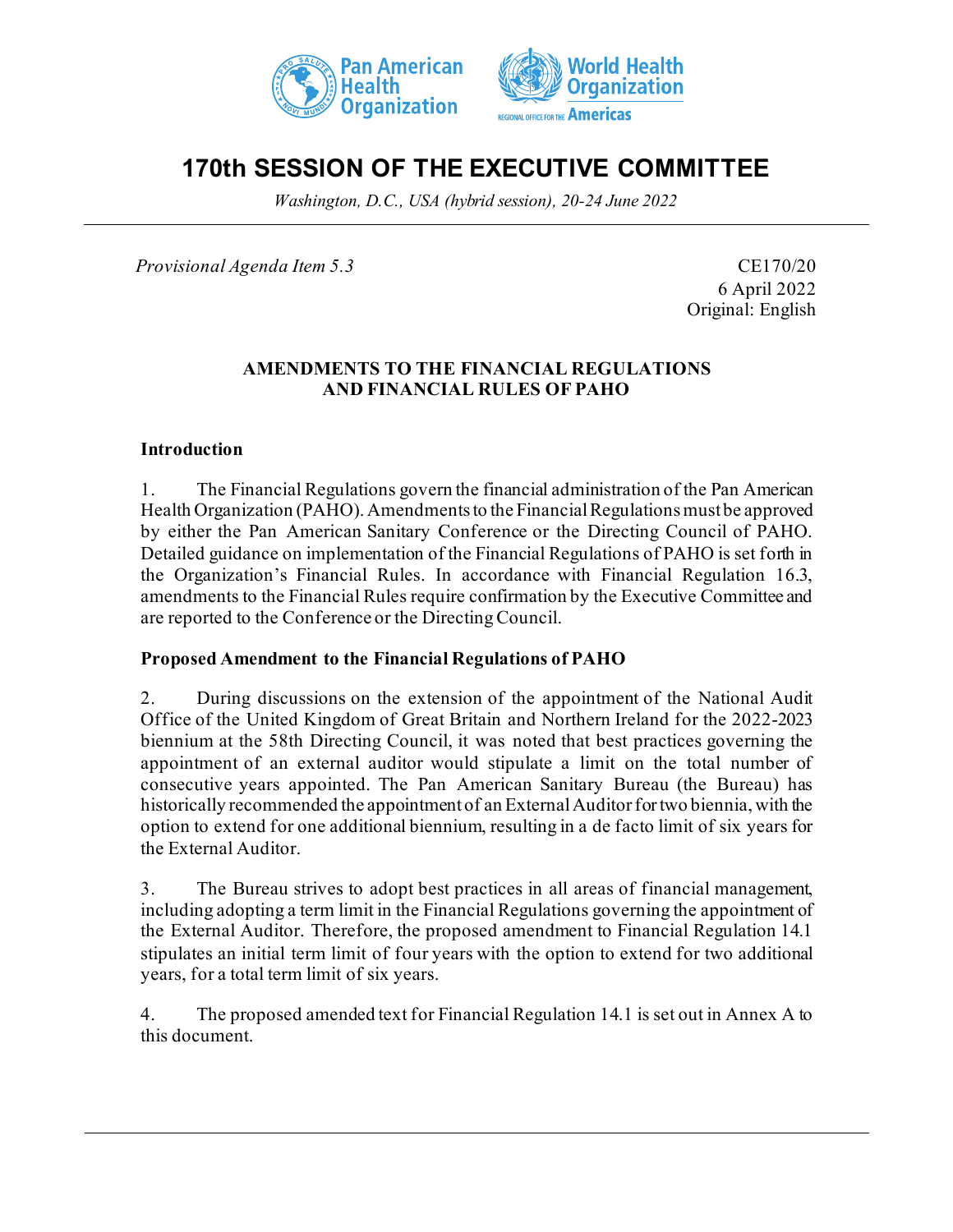## **Action by the Executive Committee**

5. The Executive Committee is invited to review the proposed amendment to the Financial Regulations and provide recommendations to the 30th Pan American Sanitary Conference. The Executive Committee is invited to approve the proposed resolution in Annex B.

Annexes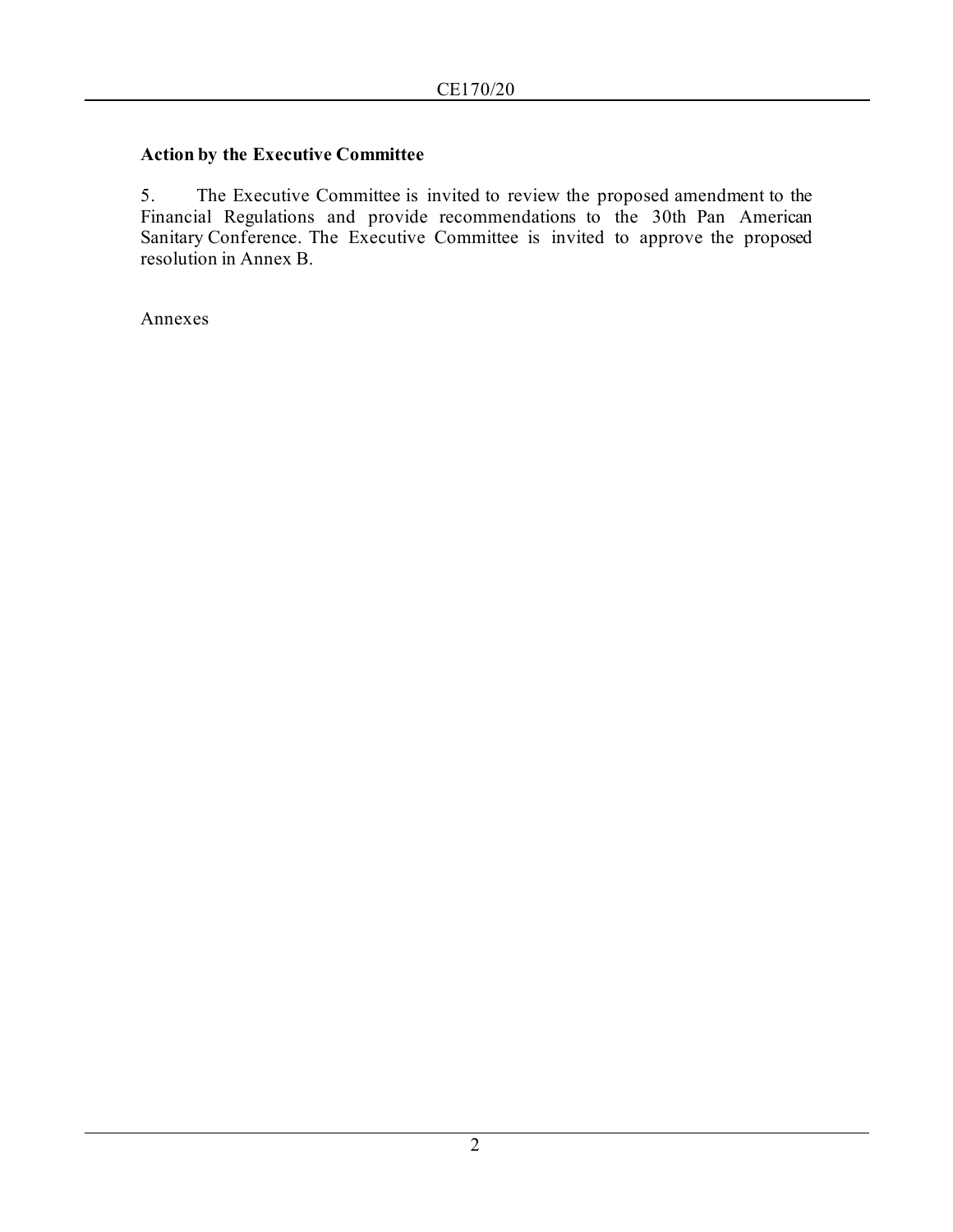# **ANNEX A**

#### **PROPOSED AMENDMENTS TO THE FINANCIAL REGULATIONS OF PAHO**

| <b>Regulation XIV - External Audit</b>                                                                                                                                                                                                                          |                                                                                                                                                                                                                                                                                                                                                                                                                                                                                                                                                                                                           |                                                                                                                                          |
|-----------------------------------------------------------------------------------------------------------------------------------------------------------------------------------------------------------------------------------------------------------------|-----------------------------------------------------------------------------------------------------------------------------------------------------------------------------------------------------------------------------------------------------------------------------------------------------------------------------------------------------------------------------------------------------------------------------------------------------------------------------------------------------------------------------------------------------------------------------------------------------------|------------------------------------------------------------------------------------------------------------------------------------------|
| <b>Current Text</b>                                                                                                                                                                                                                                             | <b>Proposed Text</b>                                                                                                                                                                                                                                                                                                                                                                                                                                                                                                                                                                                      | <b>Comments</b>                                                                                                                          |
| 14.1 The Conference or the<br>Directing Council shall<br>appoint an External Auditor<br>of international repute to<br>audit the accounts of the<br>Organization. The Auditor<br>appointed may be removed<br>only by the Conference or the<br>Directing Council. | 14.1 The Conference or the<br>Directing Council shall<br>appoint an External Auditor<br>of international repute to<br>audit the accounts of the<br>Organization. The term of<br>office shall be four years,<br>covering two budgetary<br>periods, and may be<br>extended once for an<br>additional two years. The<br>appointment of any<br><b>External Auditor cannot</b><br>exceed six consecutive<br>years, unless otherwise<br>approved by the<br><b>Conference or the Directing</b><br><b>Council.</b> The Auditor<br>appointed may be removed<br>only by the Conference or the<br>Directing Council. | In accordance with best<br>practices, the term of an<br><b>External Auditor should be</b><br>expressly limited to ensure<br>objectivity. |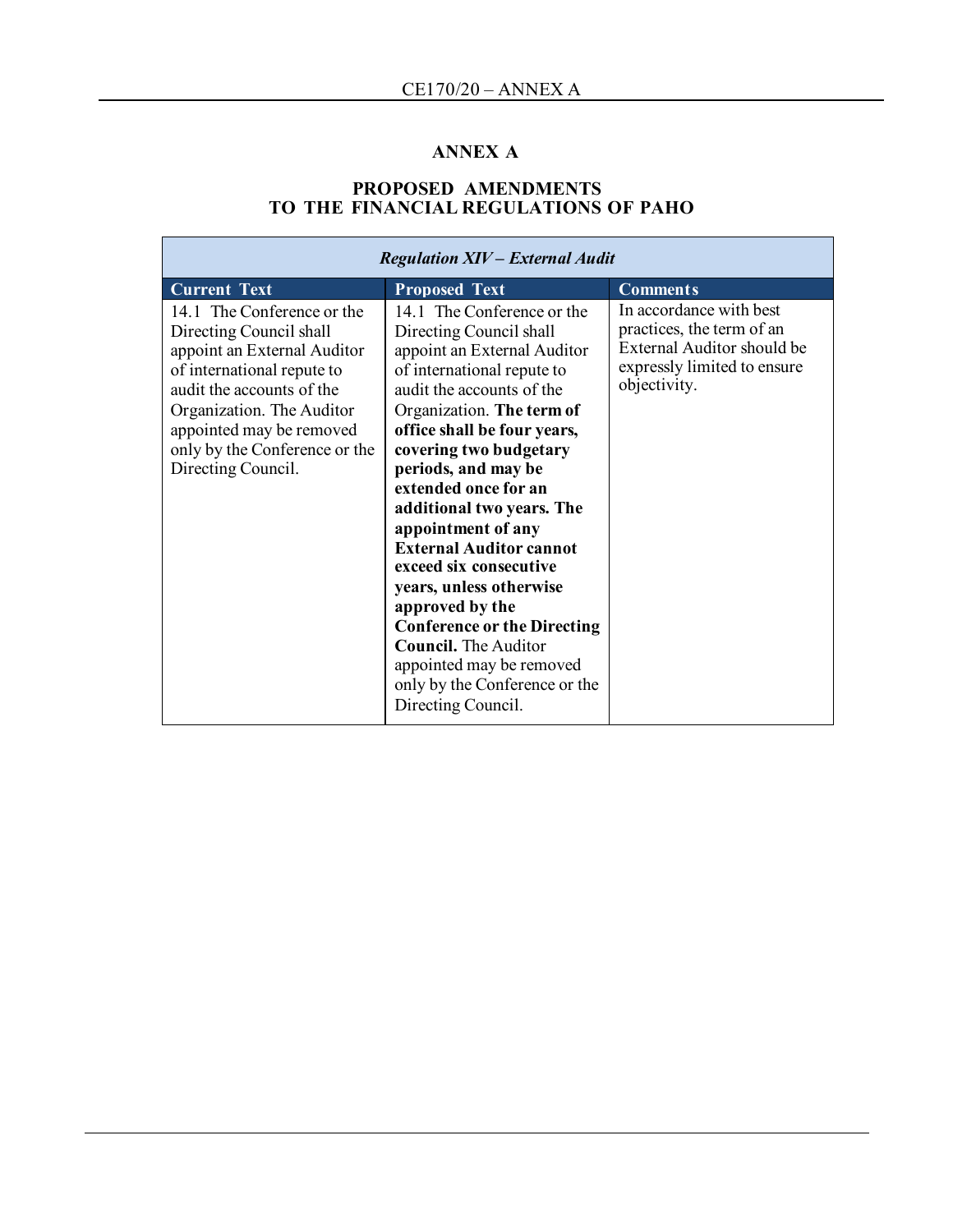



# **170th SESSION OF THE OF THE EXECUTIVE COMMITTEE**

*Washington, D.C., USA (hybrid session), 20-24 June 2022*

CE170/20 Annex B Original: English

# *PROPOSED RESOLUTION*

# **AMENDMENTS TO THE FINANCIAL REGULATIONS AND FINANCIAL RULES OF PAHO**

# *THE 170th SESSION OF THE EXECUTIVE COMMITTEE,*

(PP1) Having considered the report of the Director on the amendment proposed to the Financial Regulations of the Pan American Health Organization (PAHO), as they appear in Annex A to Document CE170/20;

(PP2) Taking into consideration that this amendment to the Financial Regulations reflects best practices in the limit of terms for the appointment of the External Auditor;

# *RESOLVES:*

(OP)1. To recommend to the 30th Pan American Sanitary Conference that it approve the amendment to the Financial Regulations by adopting a resolution along the following lines:

### **AMENDMENTS TO THE FINANCIAL REGULATIONS AND FINANCIAL RULES OF PAHO**

### *THE 30thPAN AMERICAN SANITARY CONFERENCE,*

(PP1) Havingconsidered the recommendation of the Executive Committee and the proposed amendment to the Financial Regulations of the Pan American Health Organization as they appear in Annex A to Document CSP30/\_\_;

(PP2) Taking into consideration that the amendment to the Financial Regulations reflects best practices in the limit of terms for the appointment of the External Auditor,